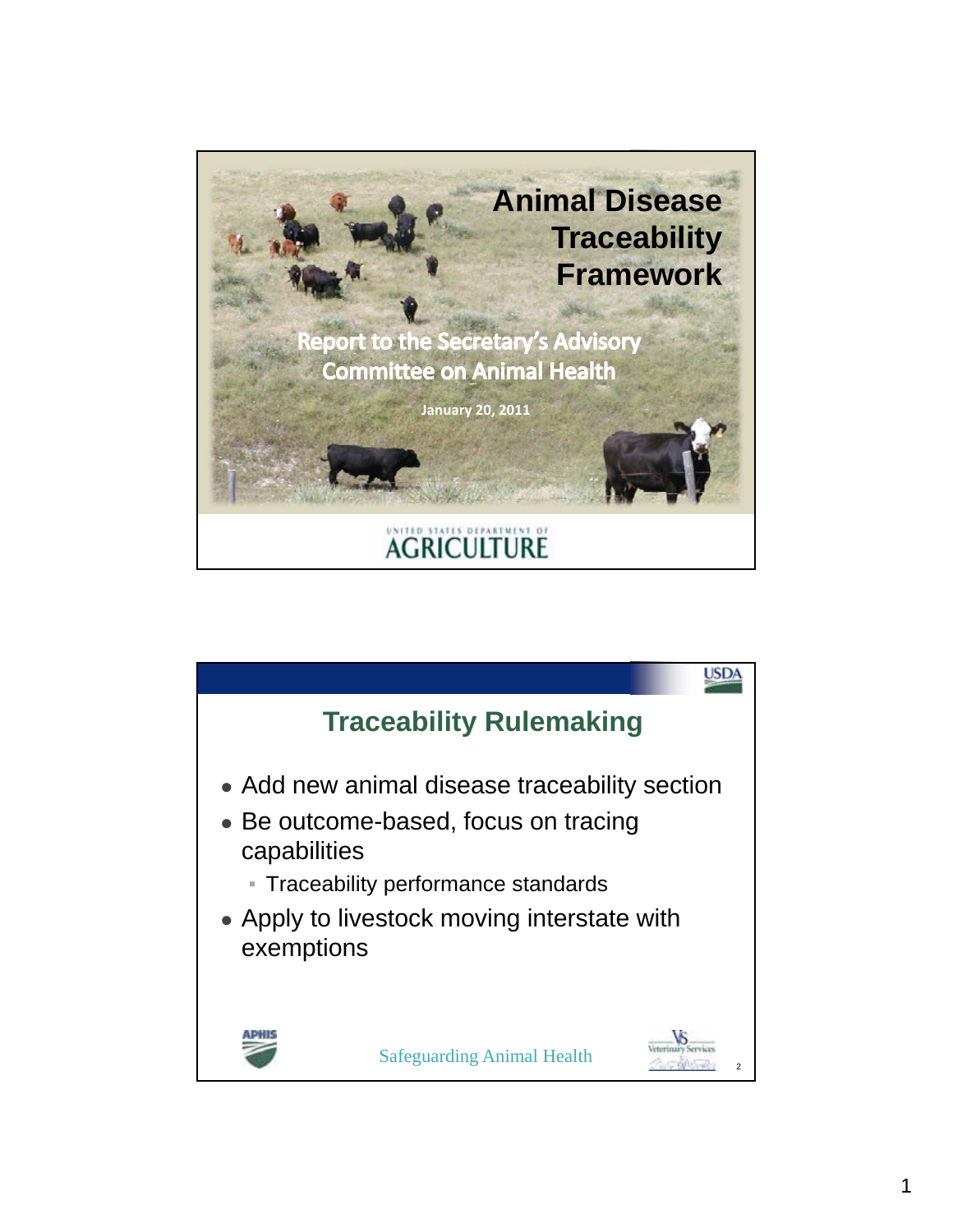## **General Requirements**

With some exceptions, all livestock moved interstate must be officially identified and accompanied by an **ICVI or other movement** 





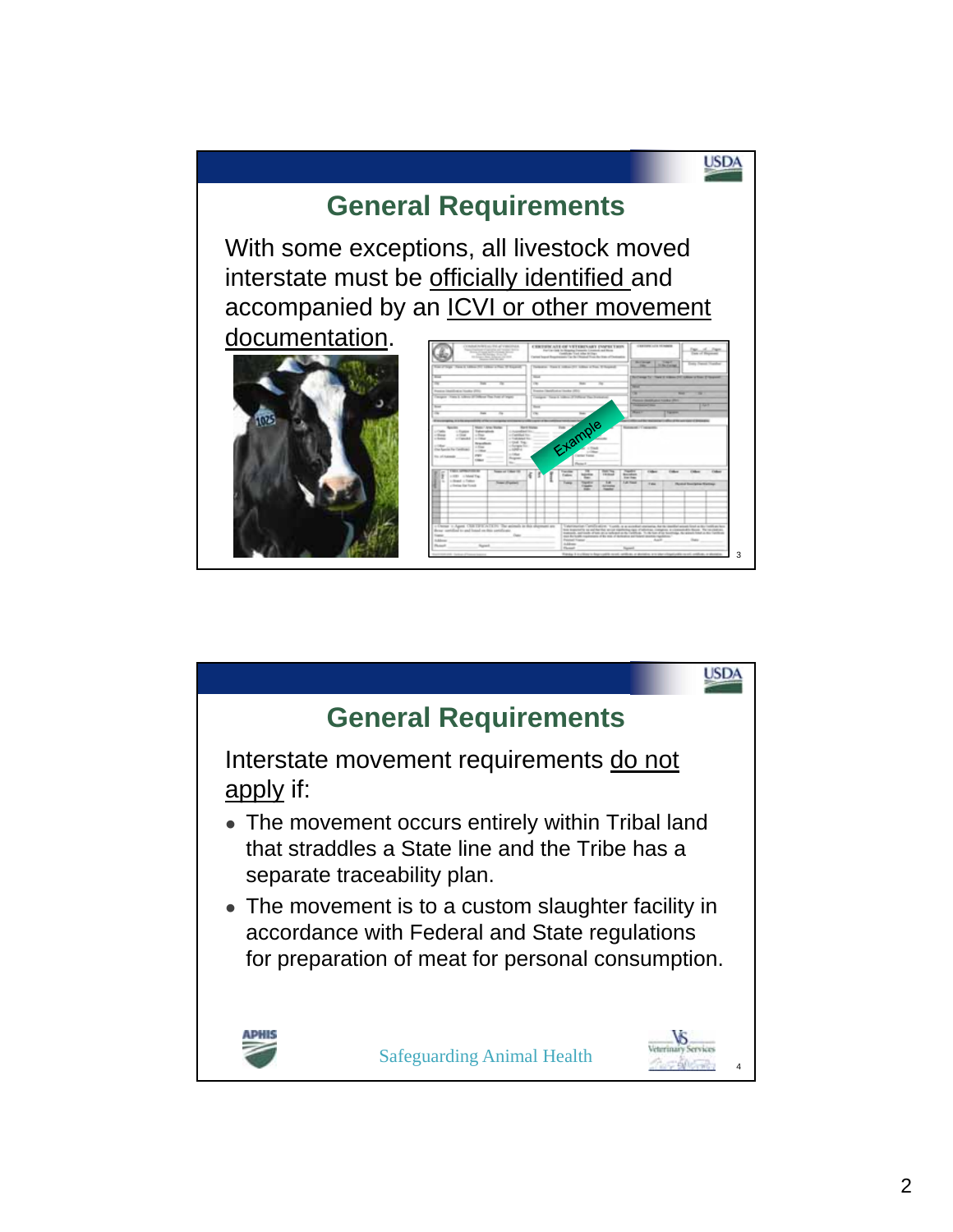

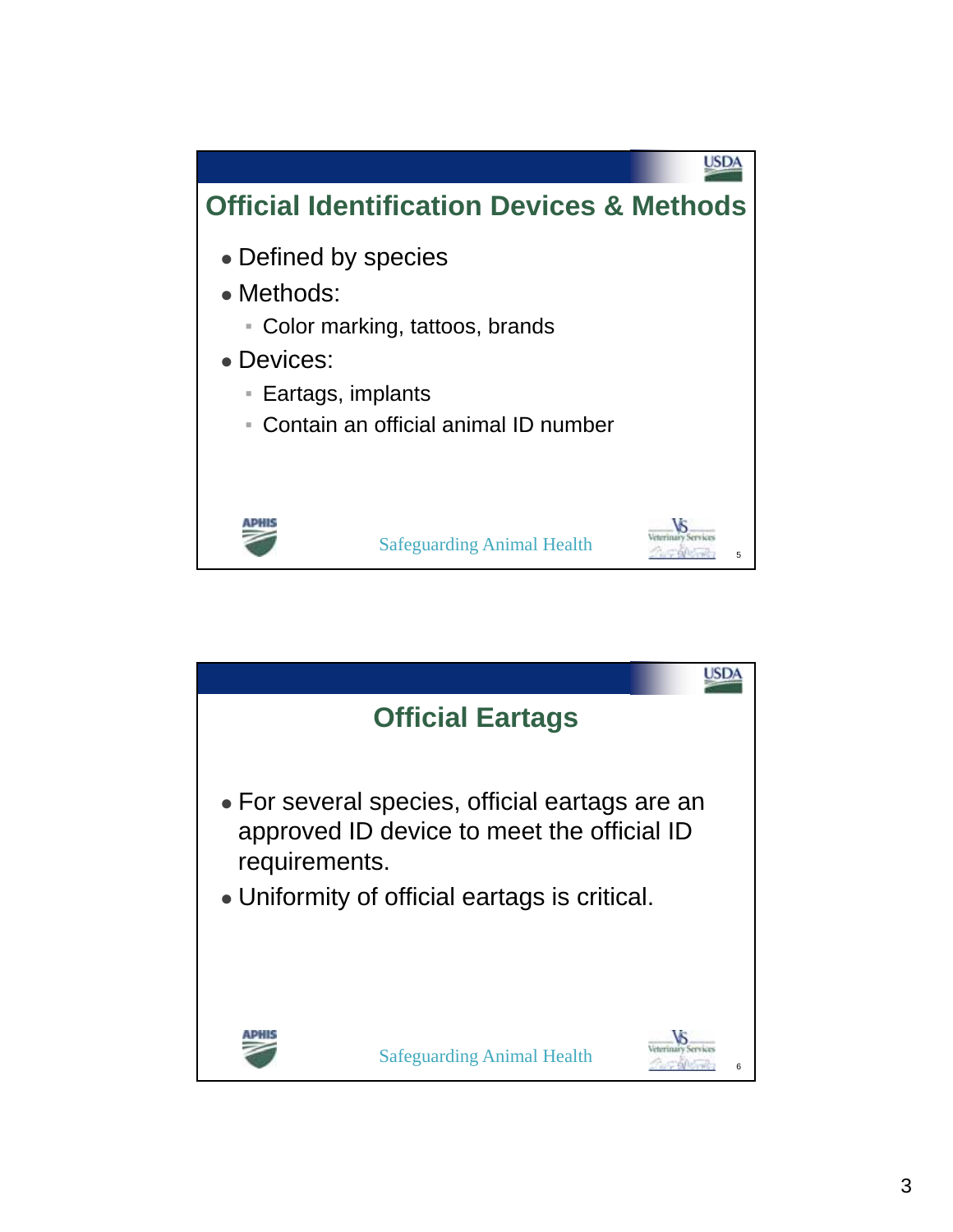

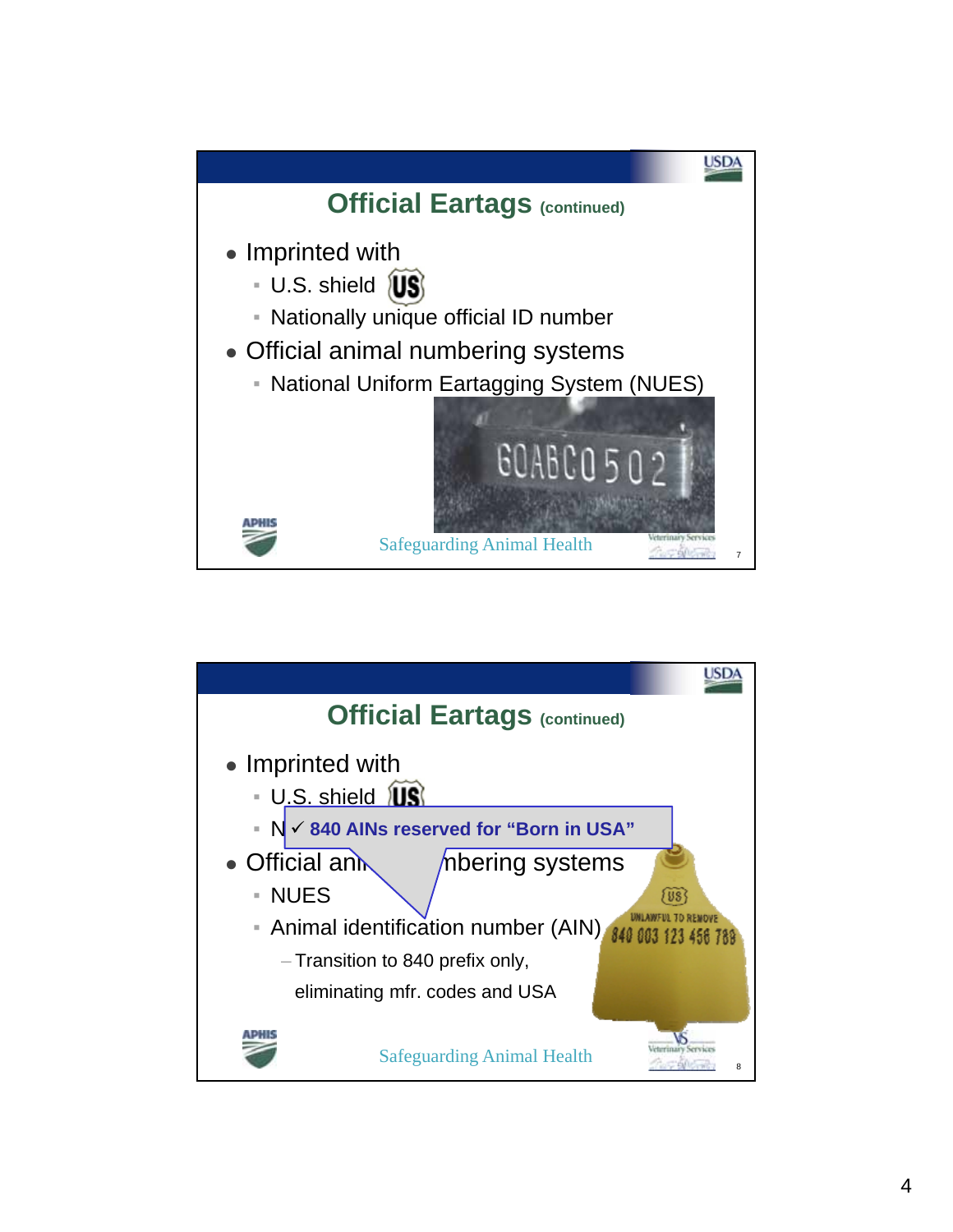

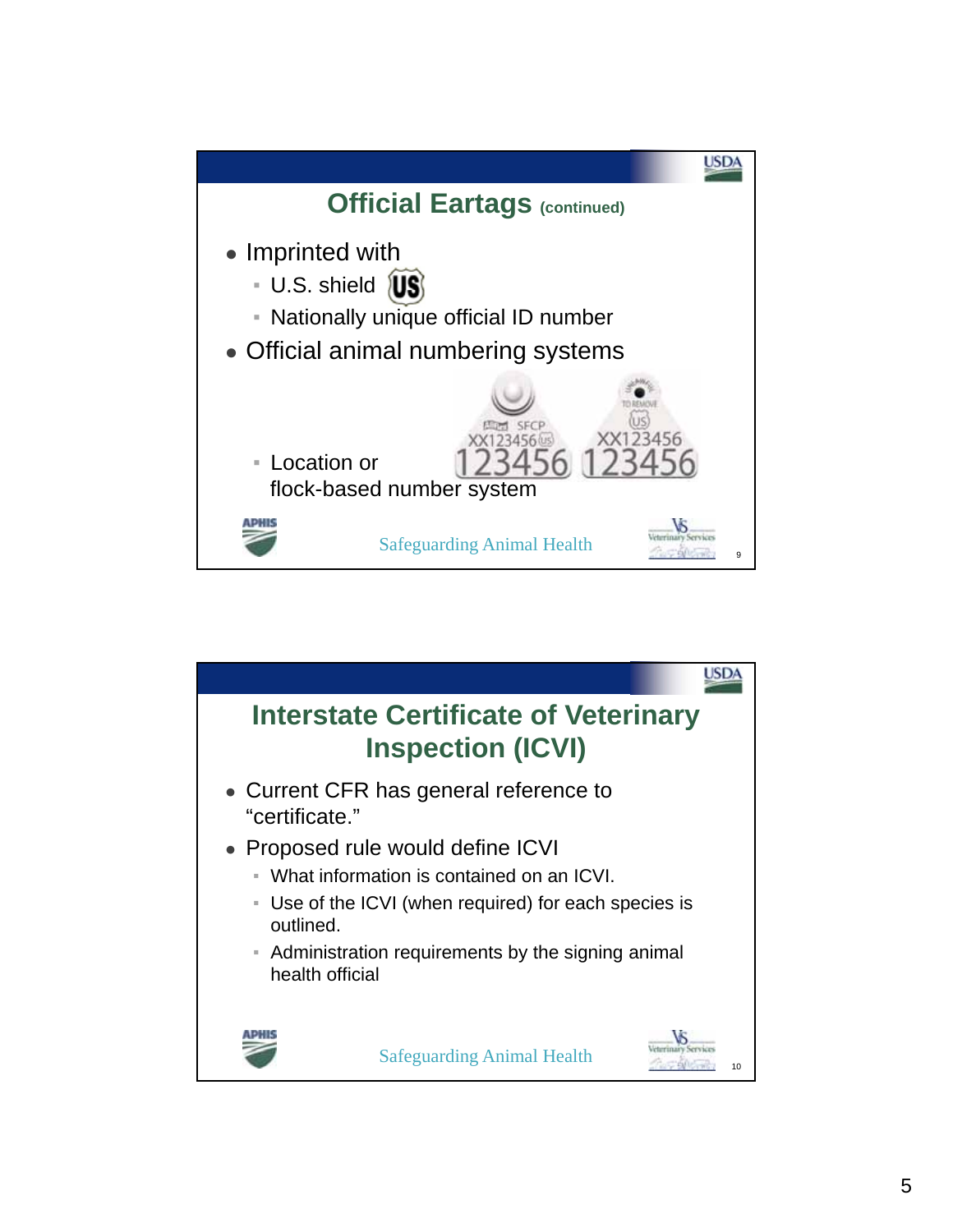## **USDA Review of Regulation Requirements by Species** Safeguarding Animal Health Vertical Services

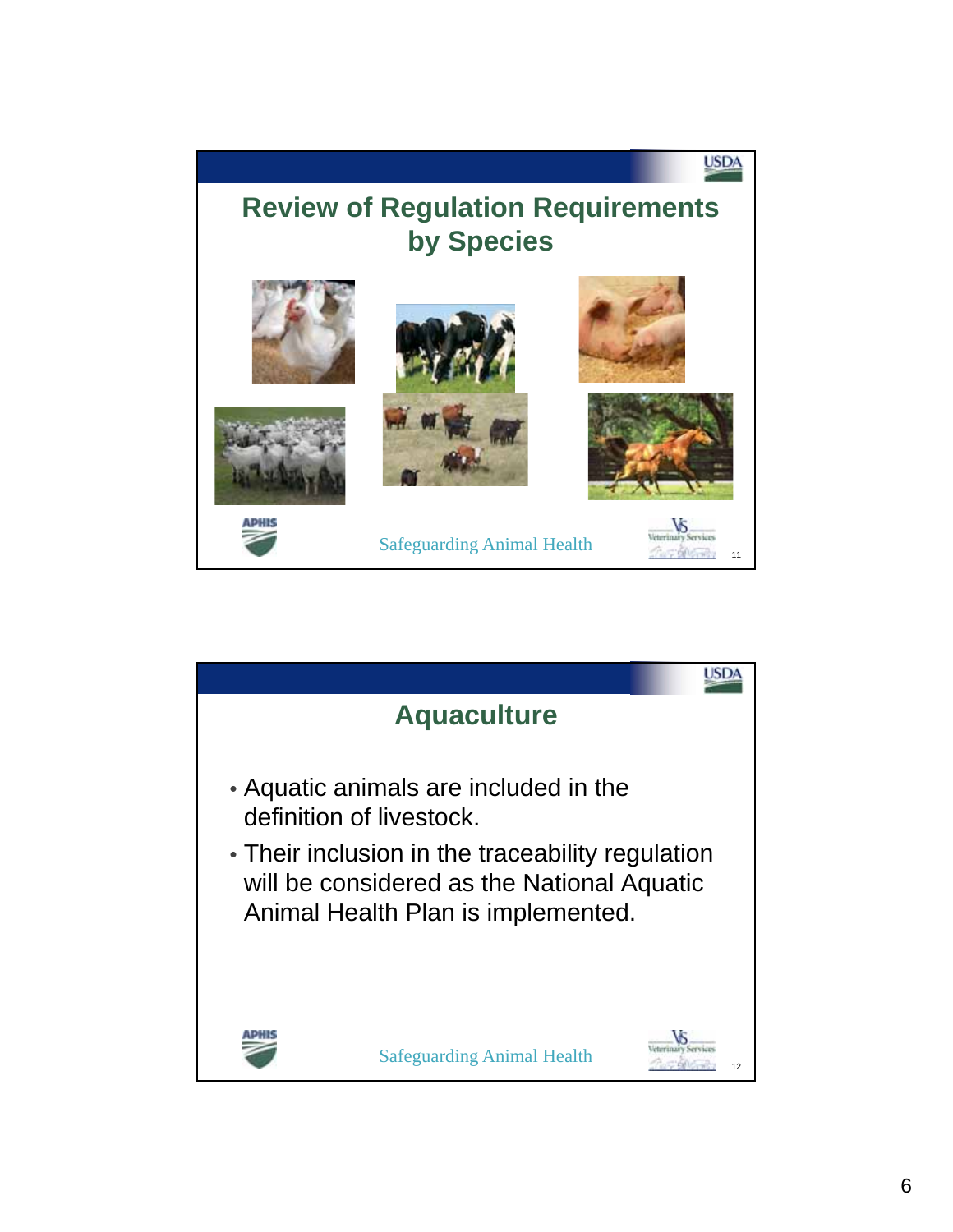

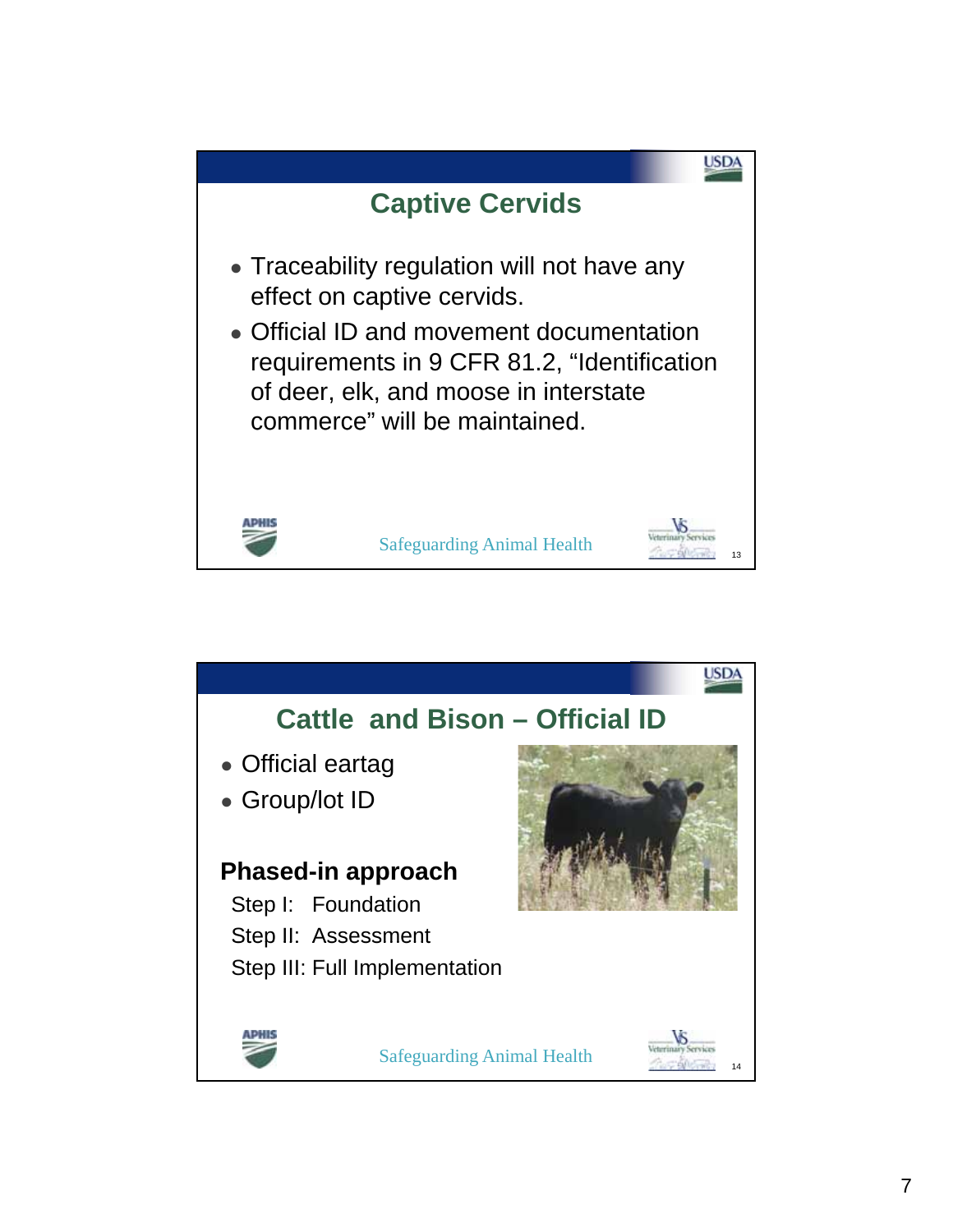| Official Identification                                                                                                                                                                                                                                                                                                                                                                                                                                                                                                                                                                                                                                                                                                                                                                                           |                                                                                                                                                                                                                                     |                                                                                          |  |  |  |  |
|-------------------------------------------------------------------------------------------------------------------------------------------------------------------------------------------------------------------------------------------------------------------------------------------------------------------------------------------------------------------------------------------------------------------------------------------------------------------------------------------------------------------------------------------------------------------------------------------------------------------------------------------------------------------------------------------------------------------------------------------------------------------------------------------------------------------|-------------------------------------------------------------------------------------------------------------------------------------------------------------------------------------------------------------------------------------|------------------------------------------------------------------------------------------|--|--|--|--|
| Step I - Foundation                                                                                                                                                                                                                                                                                                                                                                                                                                                                                                                                                                                                                                                                                                                                                                                               | Step II - Assessment                                                                                                                                                                                                                | Step III - Full Implementation                                                           |  |  |  |  |
| Unless exempt as provided below,<br>require official identification for:<br>• All sexually intact cattle and<br>bison 18 months of age or over<br>• Dairy cattle of any age<br>• Cattle and bison of any age used<br>for rodeo or recreational events<br>• Cattle and bison of any age used<br>for shows or exhibitions<br><b>Temporary Exemption</b>                                                                                                                                                                                                                                                                                                                                                                                                                                                             | Assess Step I to determine<br>implementation plan for Step III for<br>beef cattle under 18 months of age.<br>Compliance indicators to evaluate<br>success of Step I:<br>• 70 percent moving interstate<br>are officially identified | Unless exempt as provided below.<br>require official identification for:<br>• All cattle |  |  |  |  |
| • Beef cattle under 18 month of age                                                                                                                                                                                                                                                                                                                                                                                                                                                                                                                                                                                                                                                                                                                                                                               | <b>Exemptions to Official Identification</b>                                                                                                                                                                                        |                                                                                          |  |  |  |  |
| • Moved as a commuter herd with a copy of the commuter herd agreement.<br>• Moved directly from a location in one State through another State to a second location in the original State.<br>• Moved interstate directly to an approved tagging site and are officially identified before commingling with<br>cattle and bison from other premises.<br>• Moved between any two States or Tribes with another form of ID as agreed upon by animal health officials in<br>those two States or Tribes.<br>• Moved directly to a recognized slaughtering establishment or directly to no more than one approved livestock<br>facility approved to handle "for slaughter only" animals and then directly to a recognized slaughtering<br>establishment: and<br>They are moved interstate with a USDA-approved backtag. |                                                                                                                                                                                                                                     |                                                                                          |  |  |  |  |
| See page 7 of handout                                                                                                                                                                                                                                                                                                                                                                                                                                                                                                                                                                                                                                                                                                                                                                                             |                                                                                                                                                                                                                                     | 15                                                                                       |  |  |  |  |

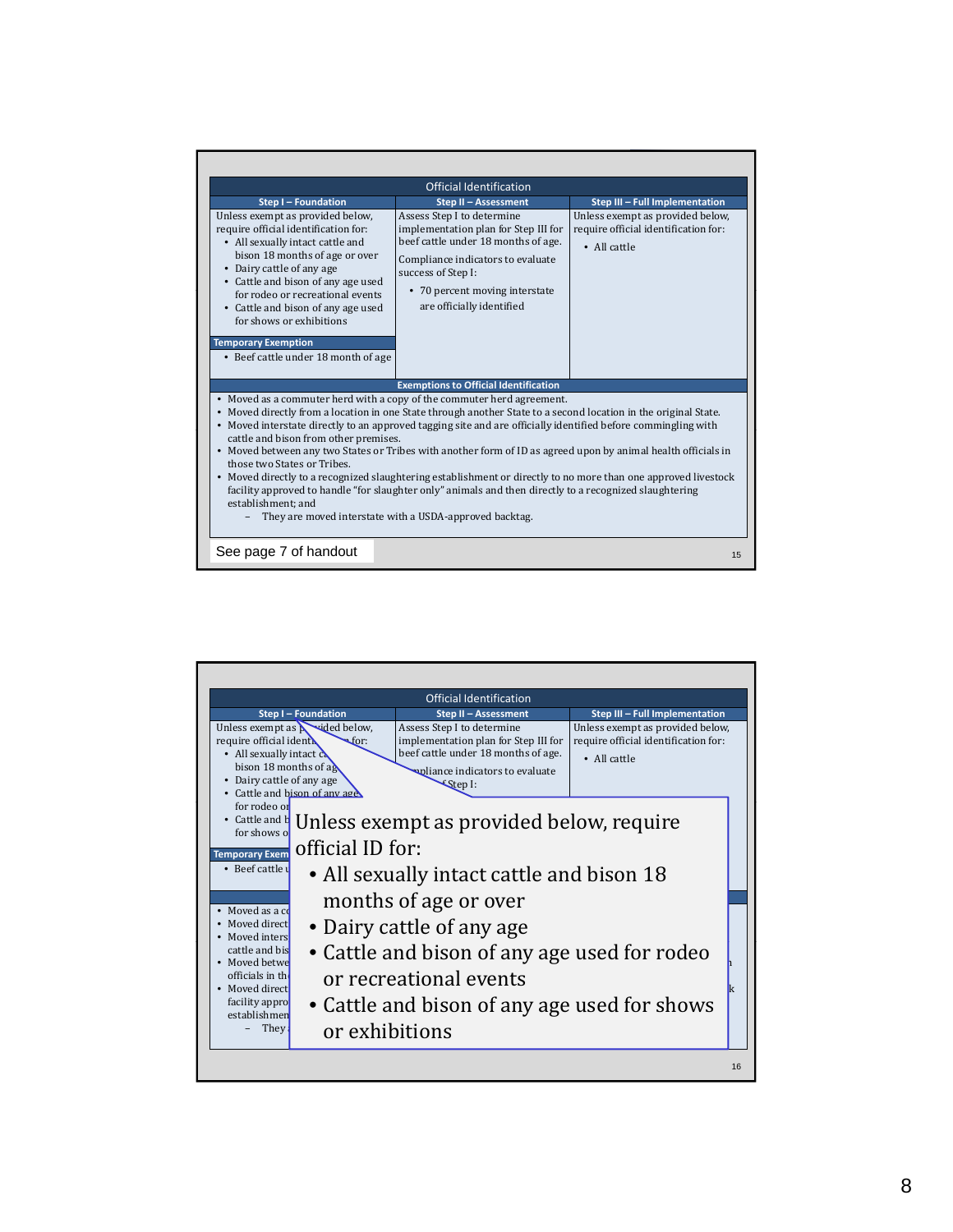

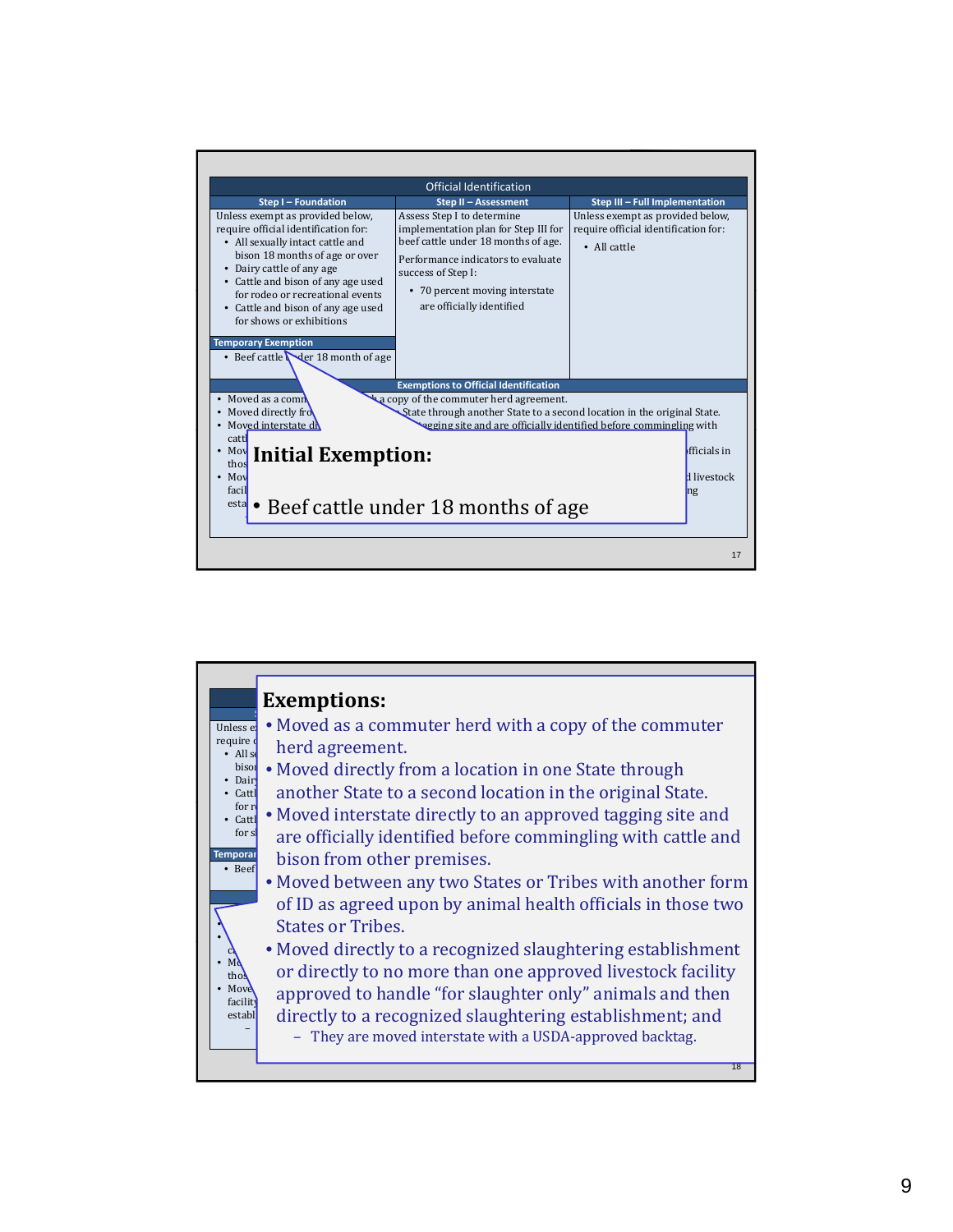|                                                                                                                                                                                                                                                                                                                                    | Official Identification                 |                                                                          |                                                                                                                    |                                                                                                                                           |                                  |  |  |  |
|------------------------------------------------------------------------------------------------------------------------------------------------------------------------------------------------------------------------------------------------------------------------------------------------------------------------------------|-----------------------------------------|--------------------------------------------------------------------------|--------------------------------------------------------------------------------------------------------------------|-------------------------------------------------------------------------------------------------------------------------------------------|----------------------------------|--|--|--|
| <b>Step I-Foundation</b>                                                                                                                                                                                                                                                                                                           |                                         |                                                                          | Step II - Assessment                                                                                               | Step III - Full Implementation                                                                                                            |                                  |  |  |  |
| Unless exempt as provided below.<br>require official identification for:<br>• All sexually intact cattle and<br>bison 18 months of age or over<br>Dairy cattle of any age<br>$\bullet$<br>• Cattle and bison of any age used<br>for rodeo or recreational events<br>• Cattle and bison of any age used<br>for shows or exhibitions |                                         | Assess Step I to<br>implementati<br>beef cattle v<br>Compliar<br>success | <b>Etermine</b><br>lan for Step III for<br>18 months of age.<br>ators to evaluate<br>oving interstate<br>dentified | Unless exempt as provided below.<br>require official identification for:<br>• All cattle                                                  |                                  |  |  |  |
| <b>Temporary Exemption</b><br>• Beef cattle under 1<br>• Moved as a commute<br>Moved directly from<br>Moved interstate dir<br>$\bullet$<br>cattle and bison fron<br>• Moved between any<br>those two States or<br>• Moved directly to a r<br>facility approved to<br>establishment: and<br>They are mo                             | months of age.<br>Step I:<br>identified |                                                                          | plan for Step III for beef cattle under 18                                                                         | Assess Step I to determine implementation<br>Compliance indicators to evaluate success of<br>•70 percent moving interstate are officially | hte.<br>lith<br>als in<br>estock |  |  |  |

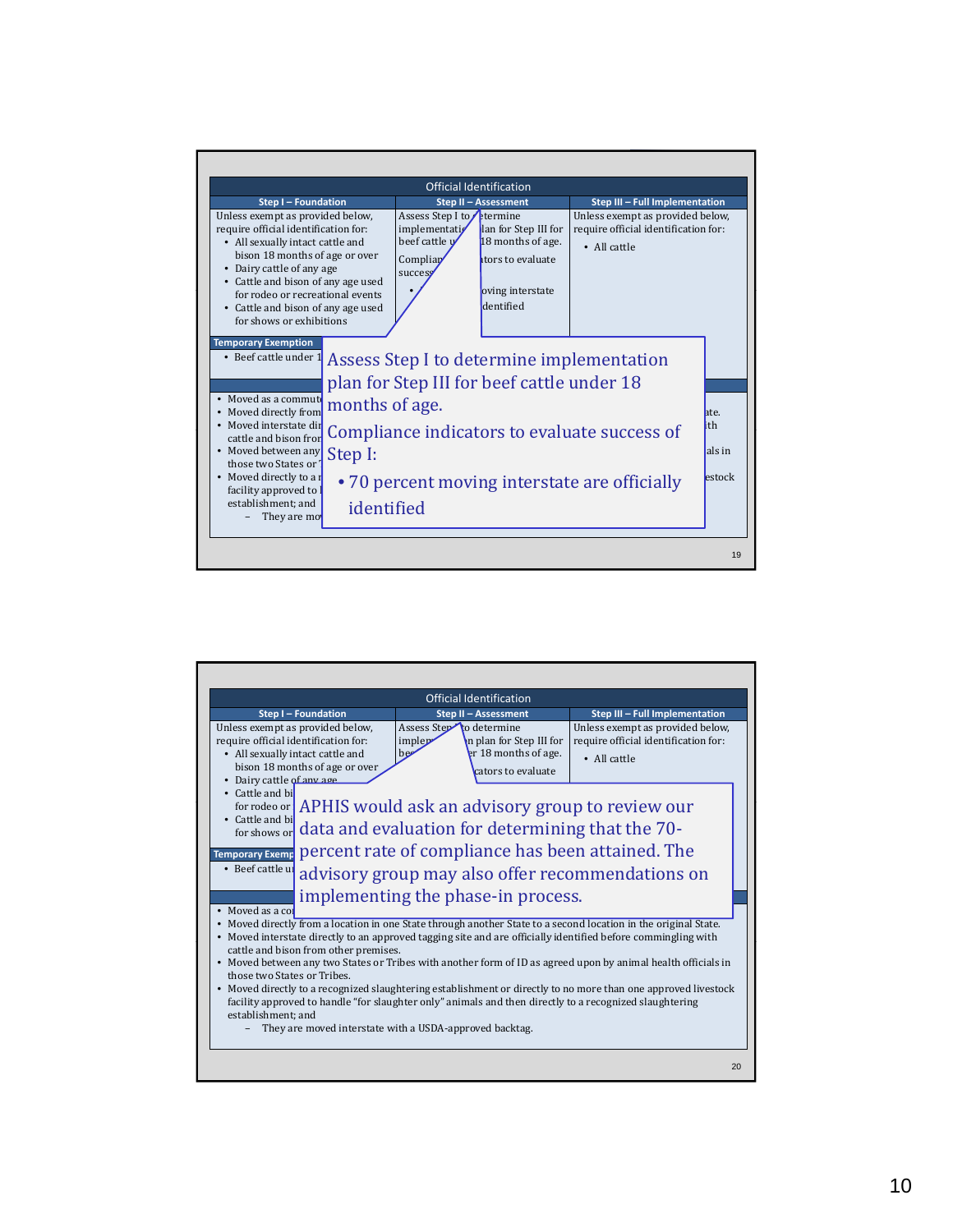

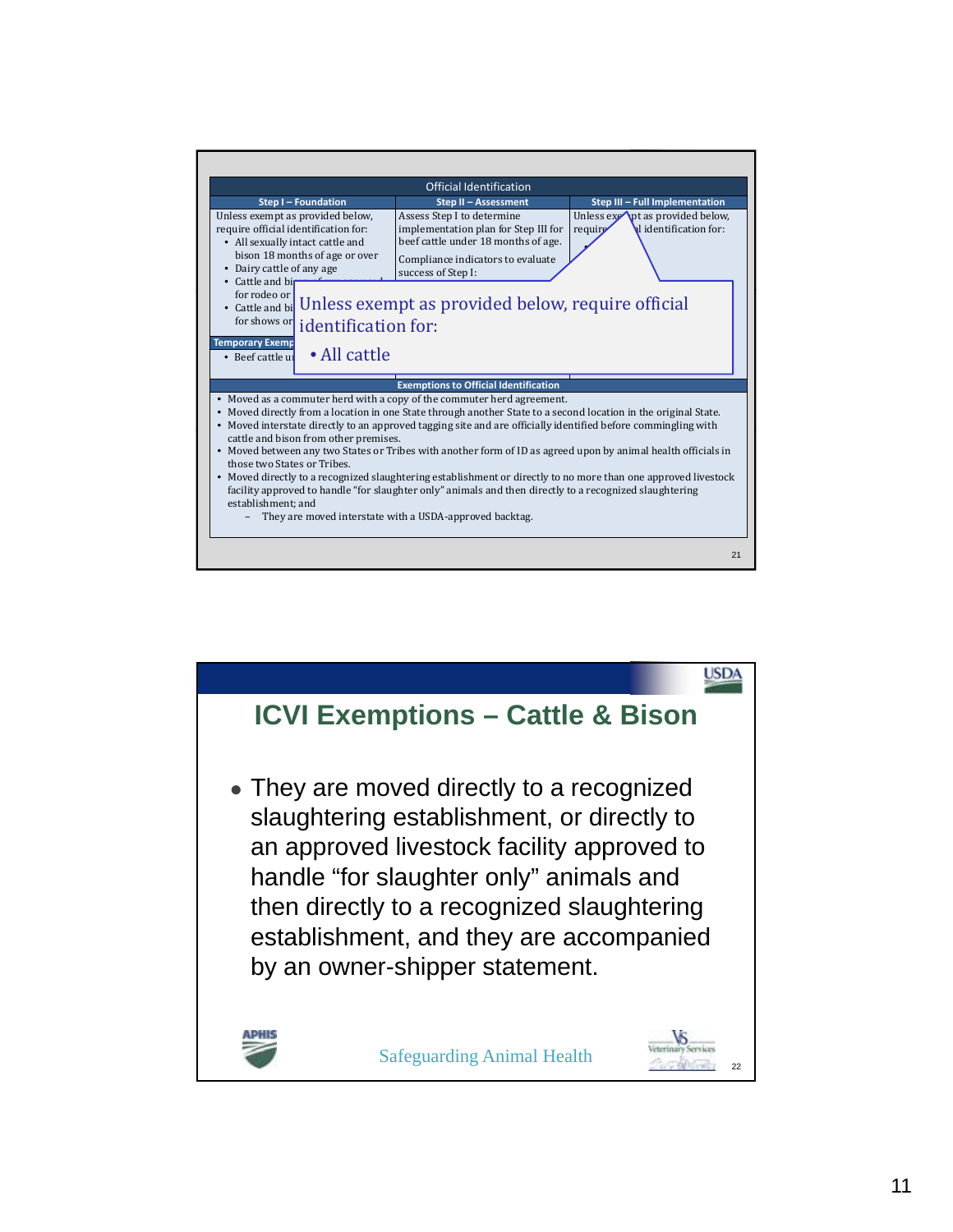

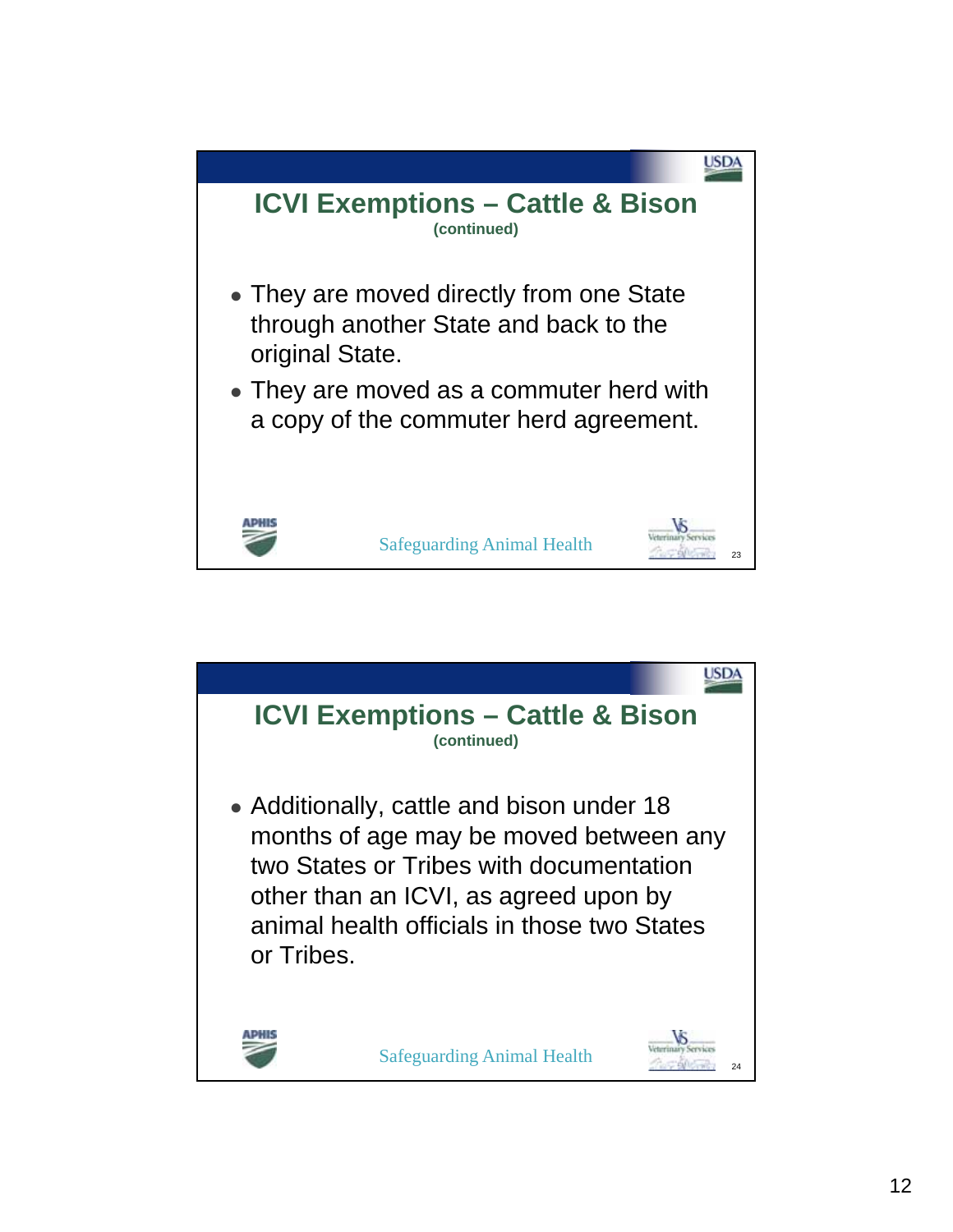

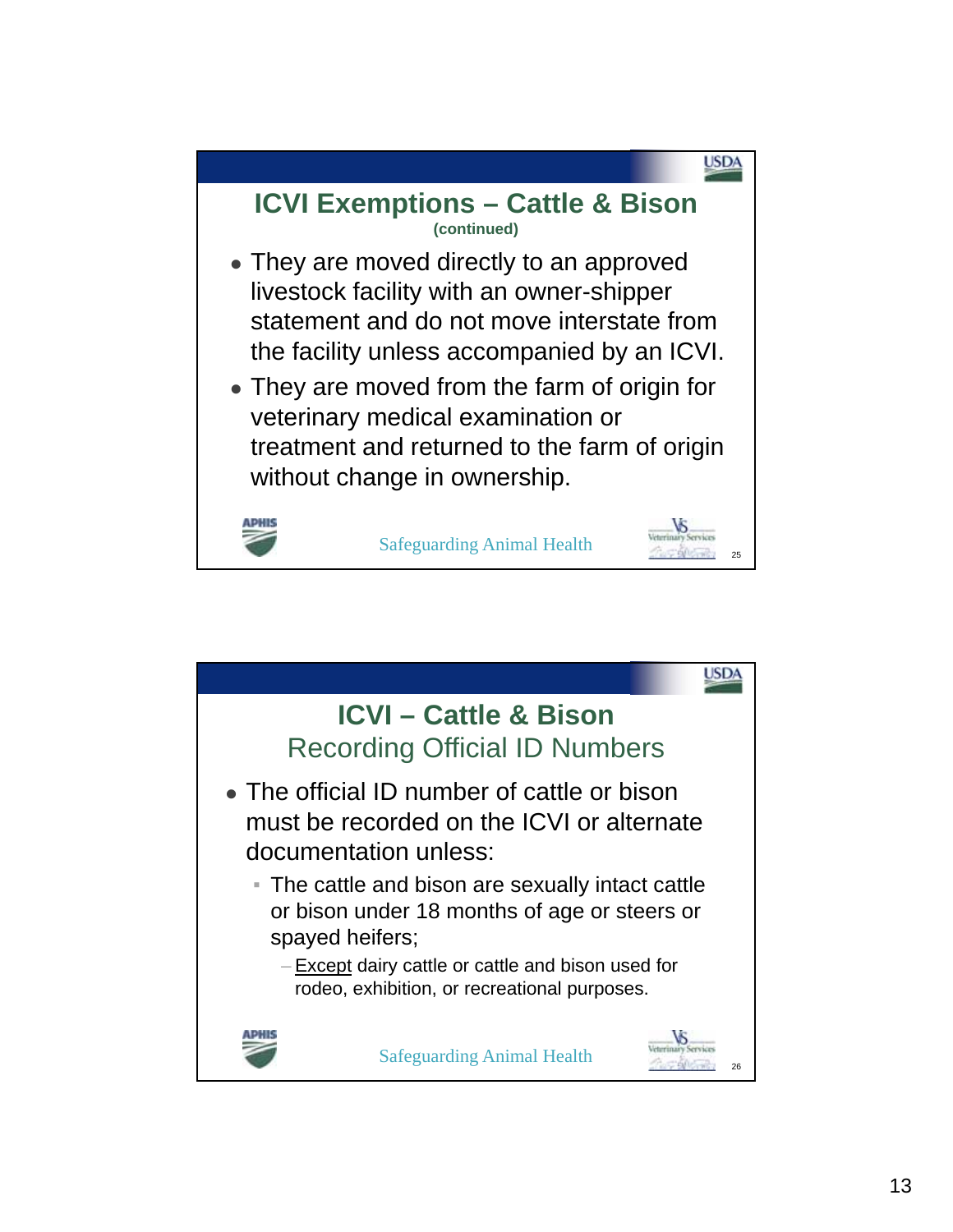

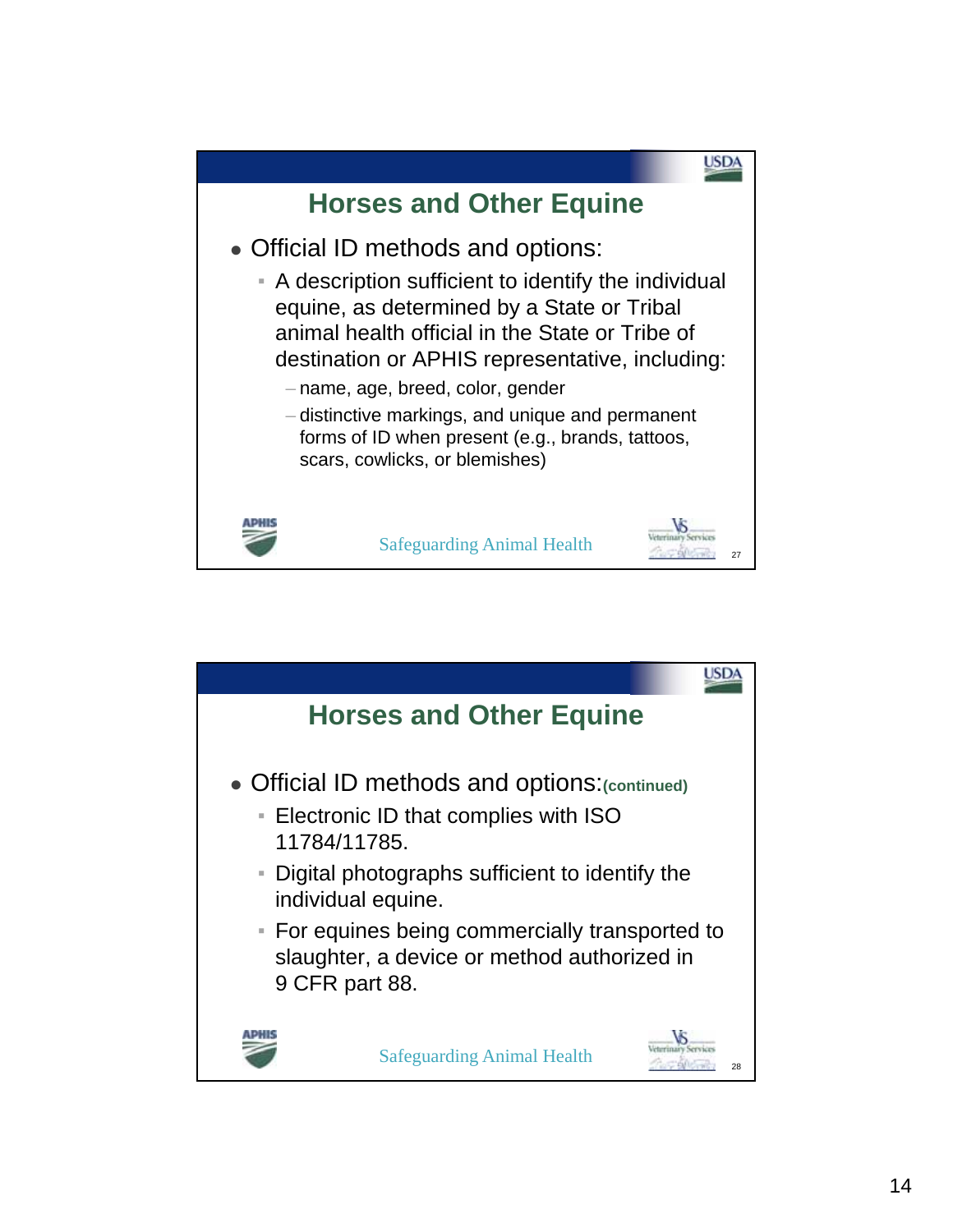

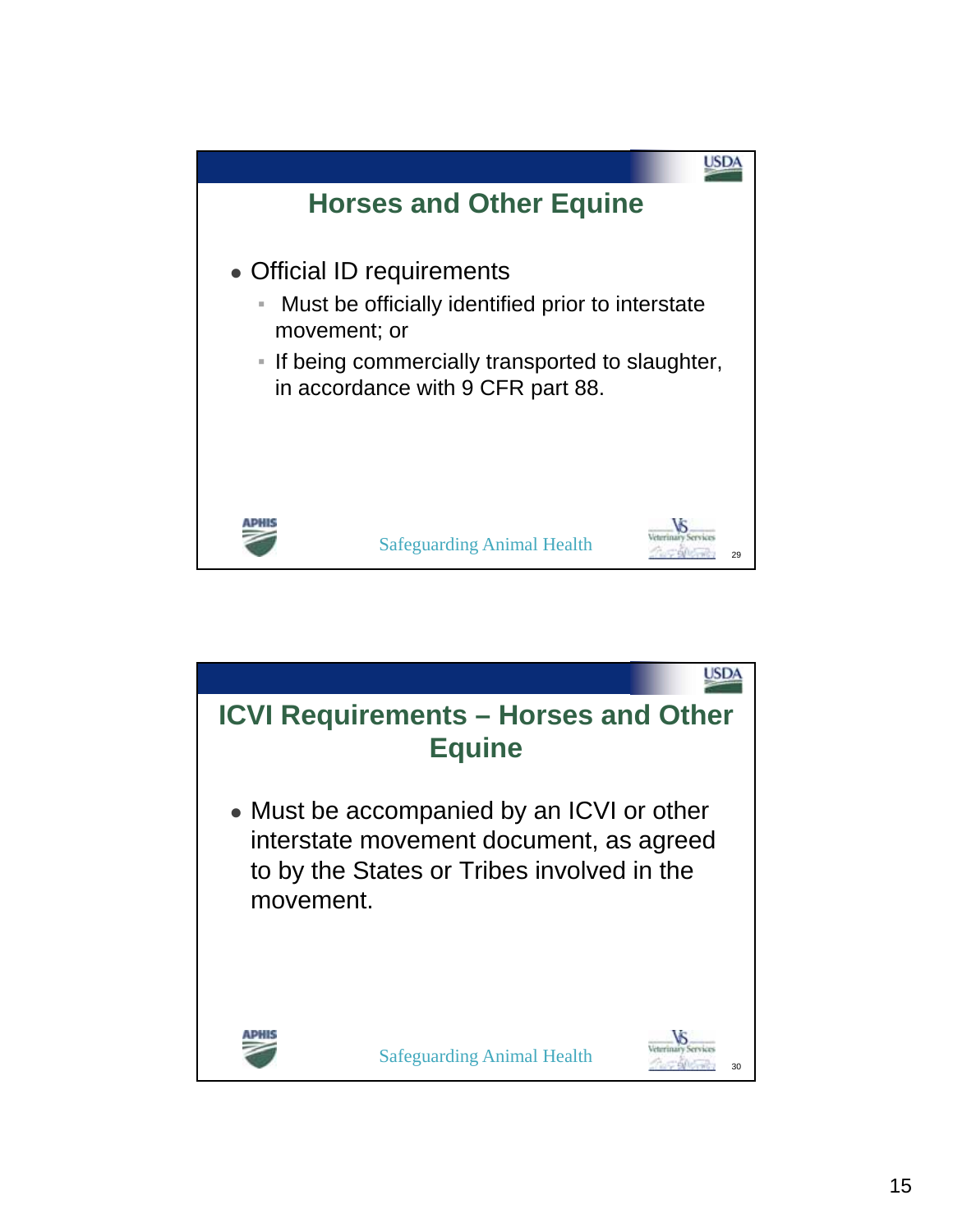

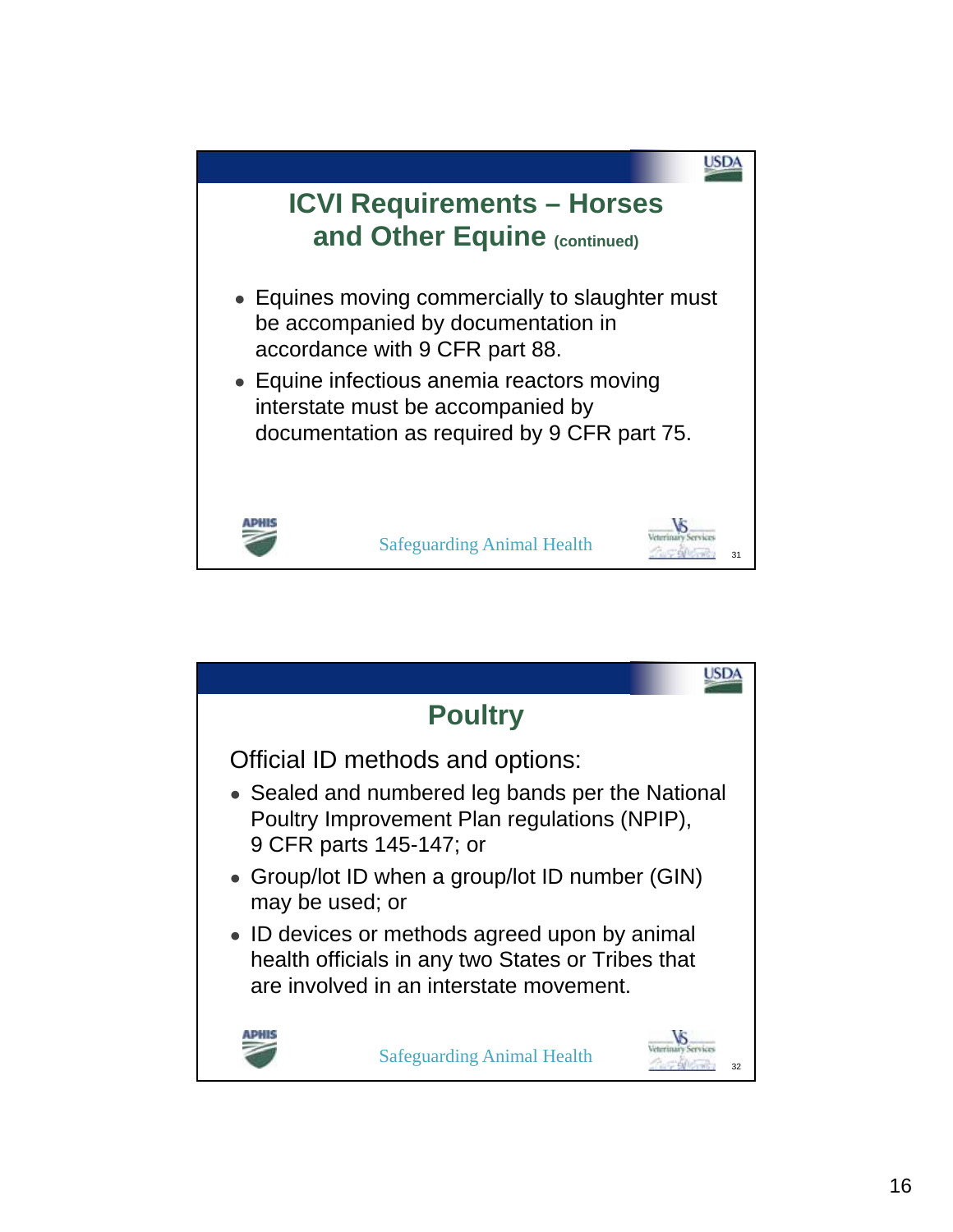

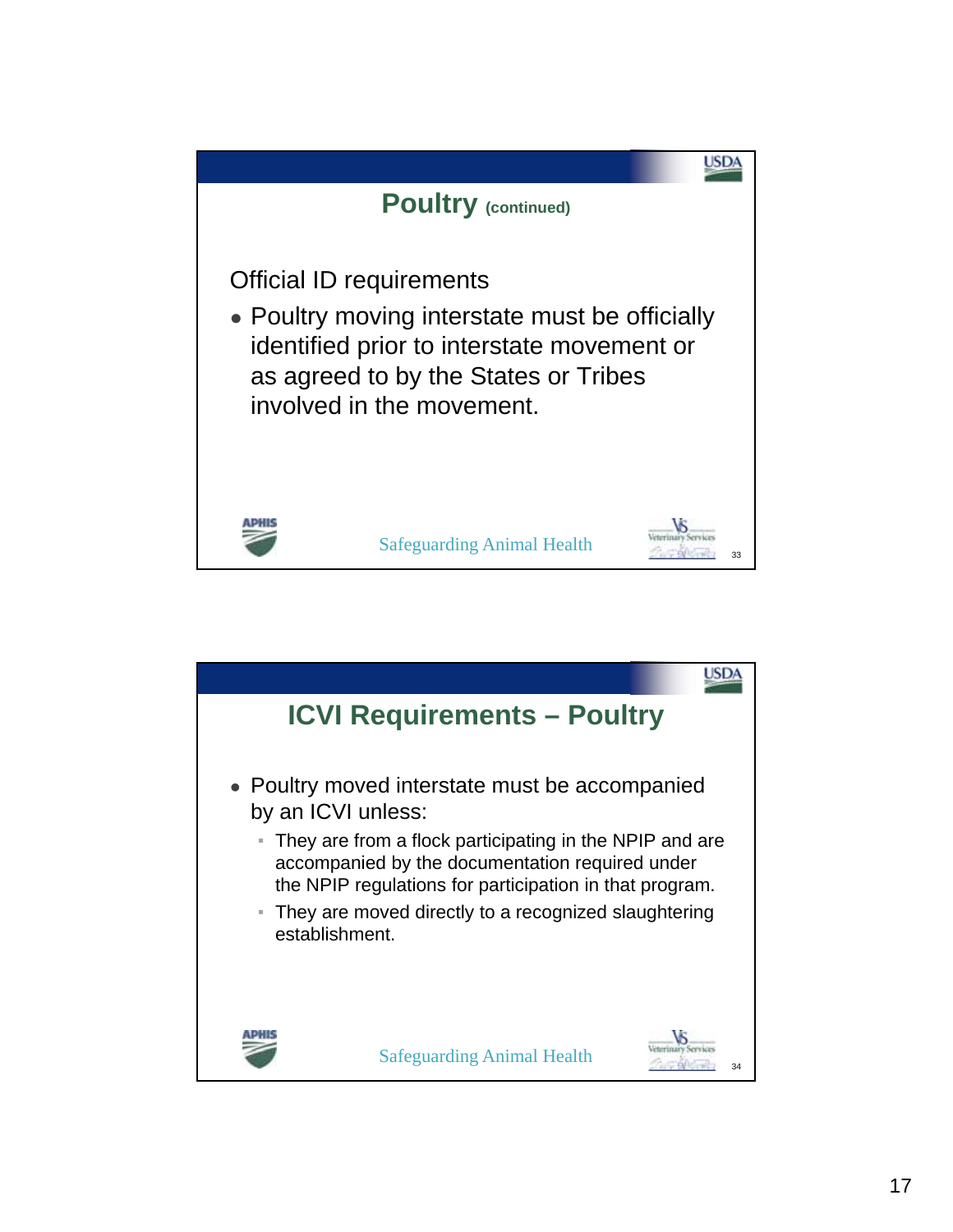

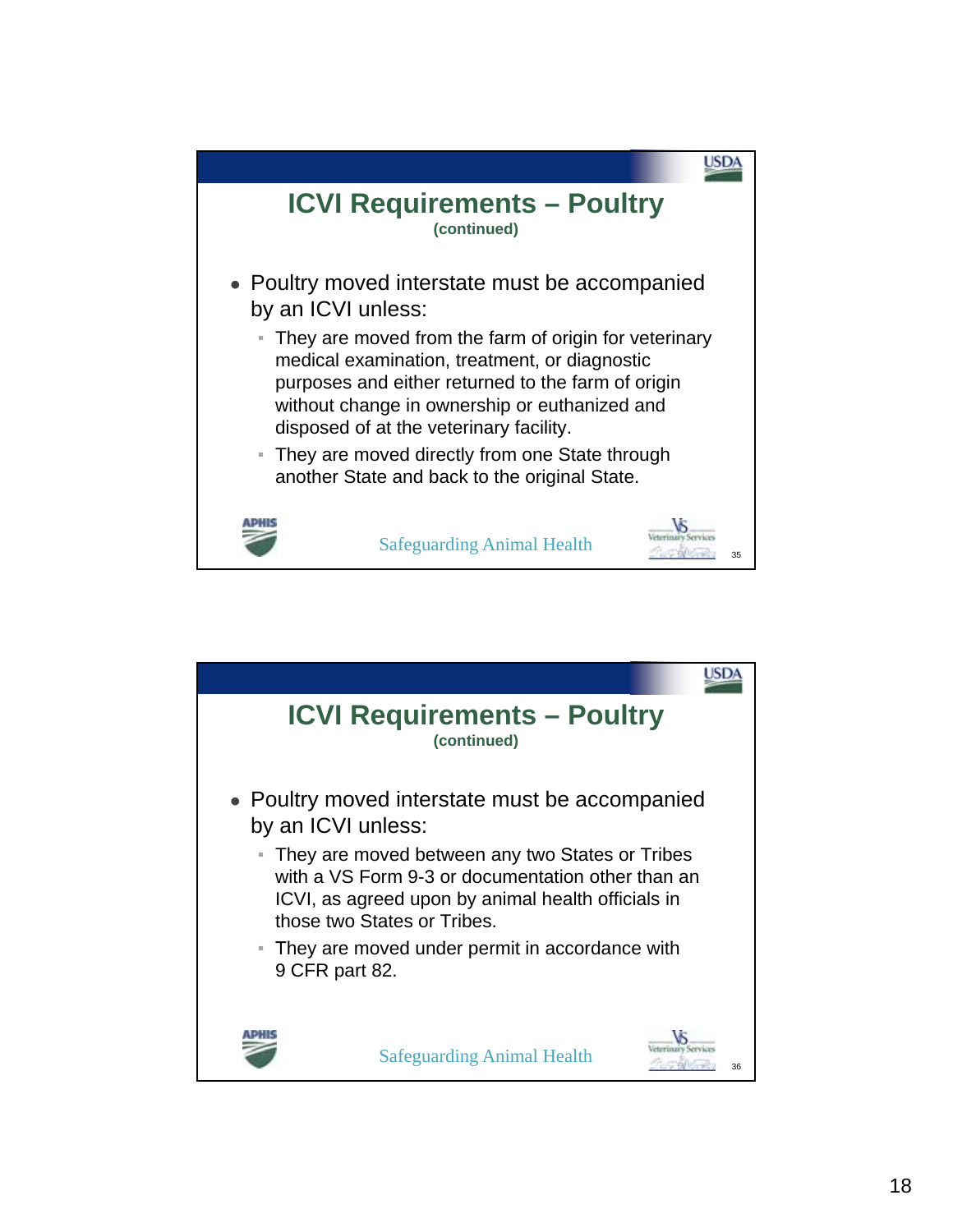

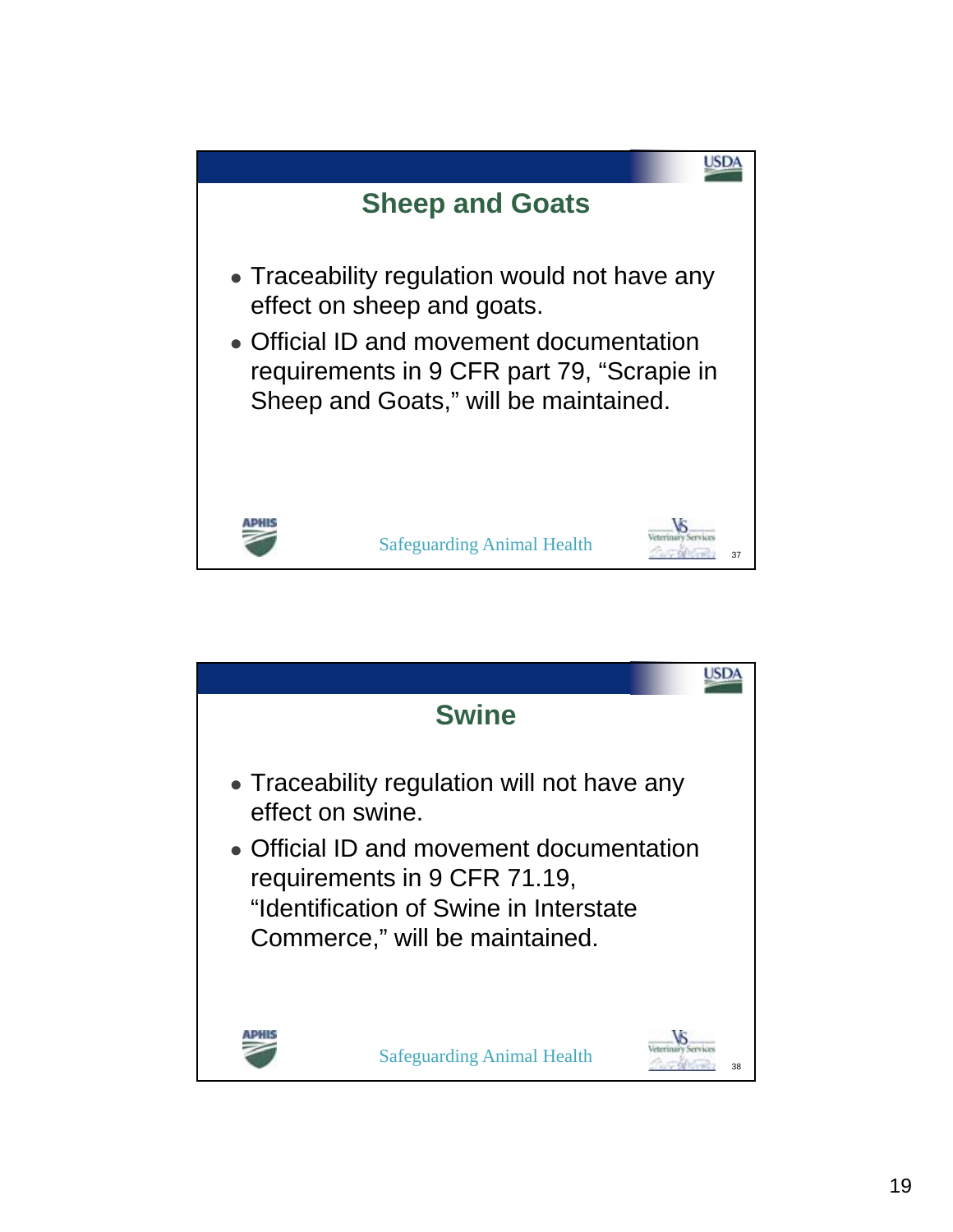

| <b>Traceability Performance Standards</b> |                                                                                                                                                                                             |                                                                                                                      |                                                                                             |  |  |  |
|-------------------------------------------|---------------------------------------------------------------------------------------------------------------------------------------------------------------------------------------------|----------------------------------------------------------------------------------------------------------------------|---------------------------------------------------------------------------------------------|--|--|--|
| #                                         | <b>Action or Activity Being Measured</b>                                                                                                                                                    | <b>Performed by</b>                                                                                                  | <b>Preliminary Standards</b>                                                                |  |  |  |
| 1                                         | Determines the State/Tribe in which<br>the animal was officially identified<br>and notifies that State/Tribe of the<br>reference animal's official ID<br>number                             | State/Tribe that received the<br>reference animal                                                                    | 95% notification within<br>1 business day                                                   |  |  |  |
| $\overline{2}$                            | Confirms that it has documentation<br>that an official ID number was<br>issued within its jurisdiction and that<br>it has contact information for the<br>person who received that number    | State/Tribe where the reference<br>animal was officially identified                                                  | Initial <sup>.</sup><br>75% within 5 business days<br>Future:<br>95% within 2 business days |  |  |  |
| 3                                         | Determines the State or Tribe from<br>which the animal was moved<br>interstate into its jurisdiction and<br>notifies that State or Tribe of the<br>reference animal's official ID<br>number | State/Tribe that received a<br>reference animal                                                                      | Initial:<br>95% within 7 business days<br>Future:<br>95% within 3 business days             |  |  |  |
| $\overline{4}$                            | Determines the address or location<br>from which the reference animal was notification that a reference<br>shipped                                                                          | State/Tribe that receives<br>animal moved interstate from its<br>jurisdiction (may be the same<br>State/Tribe in #2) | Initial:<br>75% within 5 business days<br>Future:<br>95% within 2 business days             |  |  |  |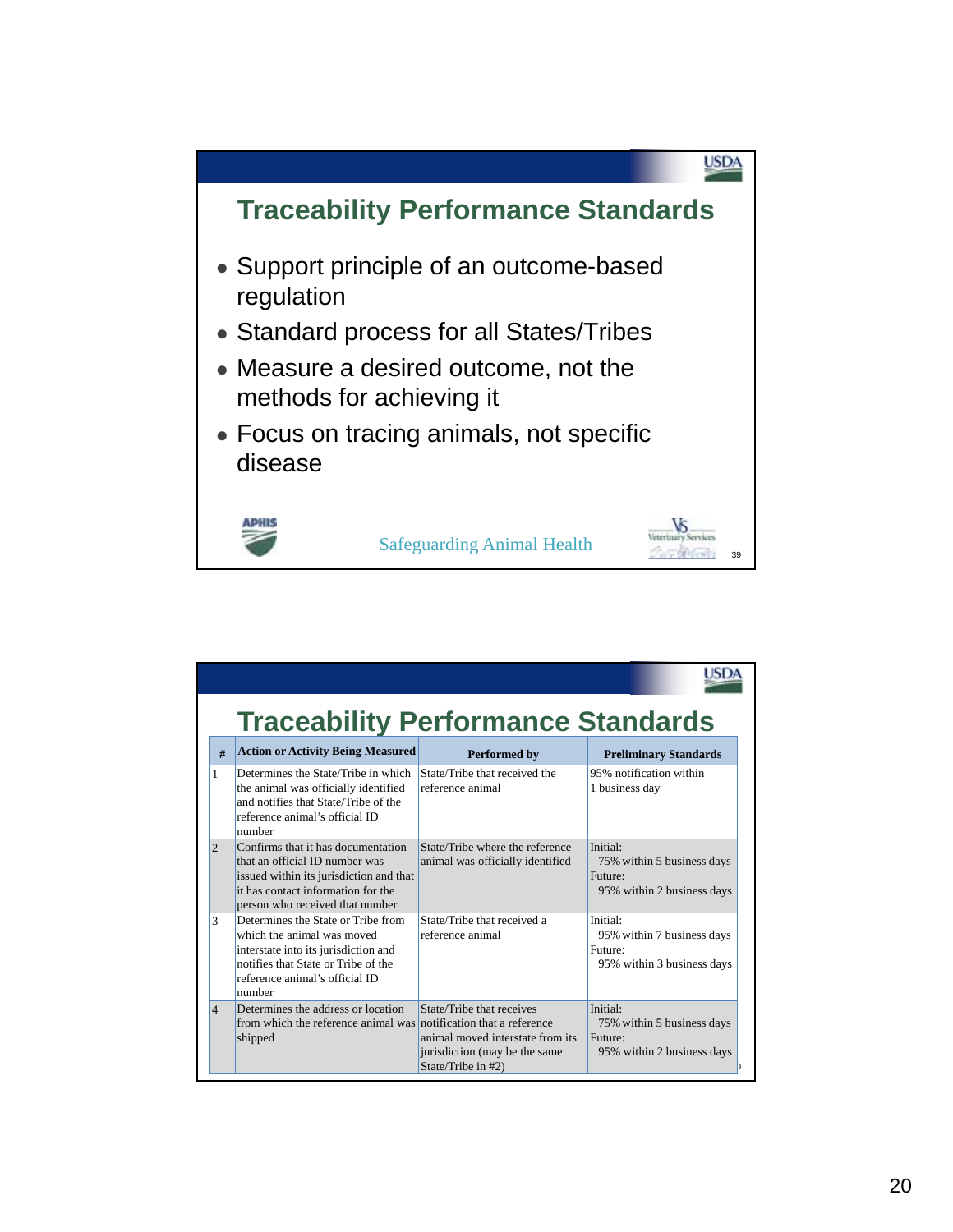

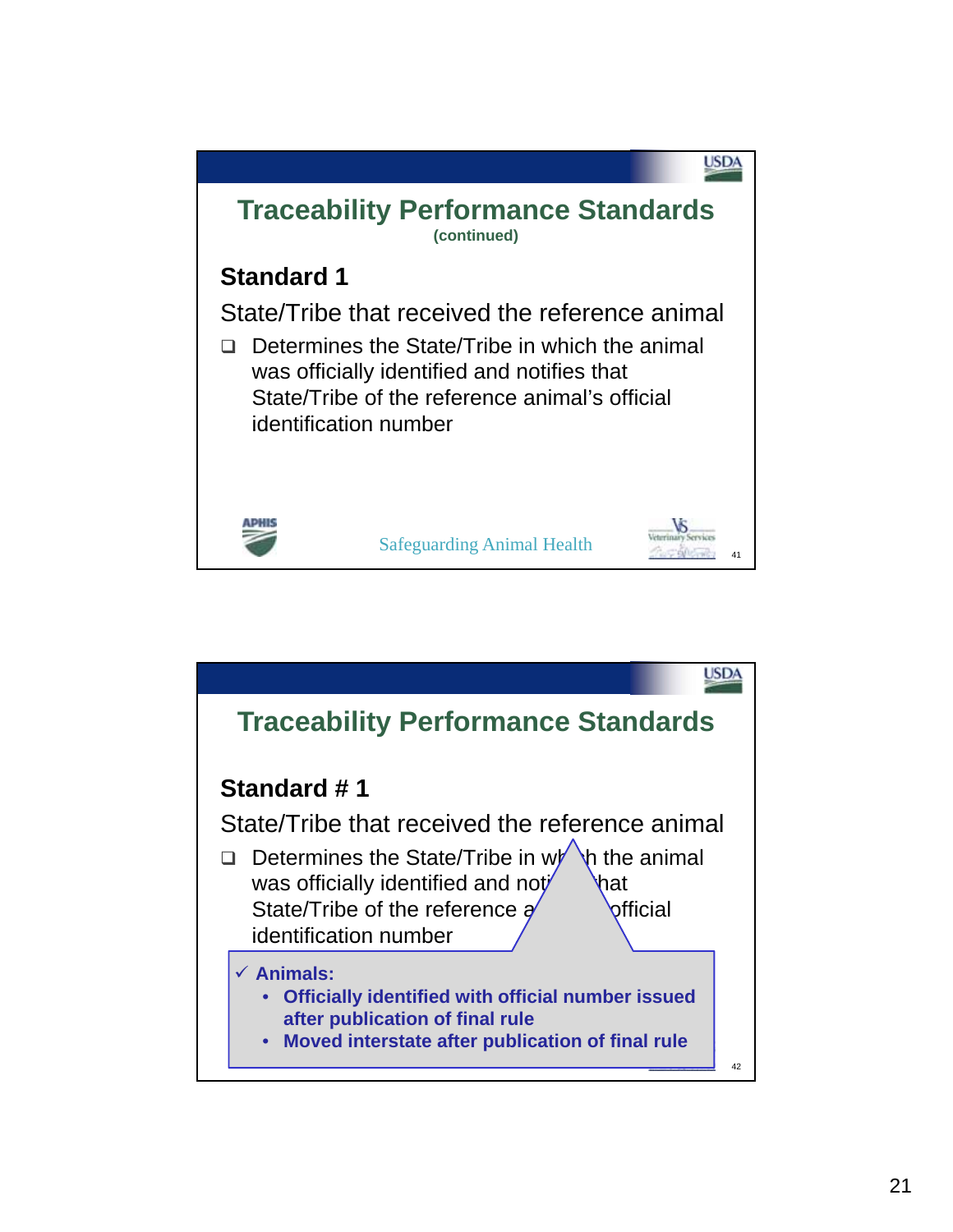

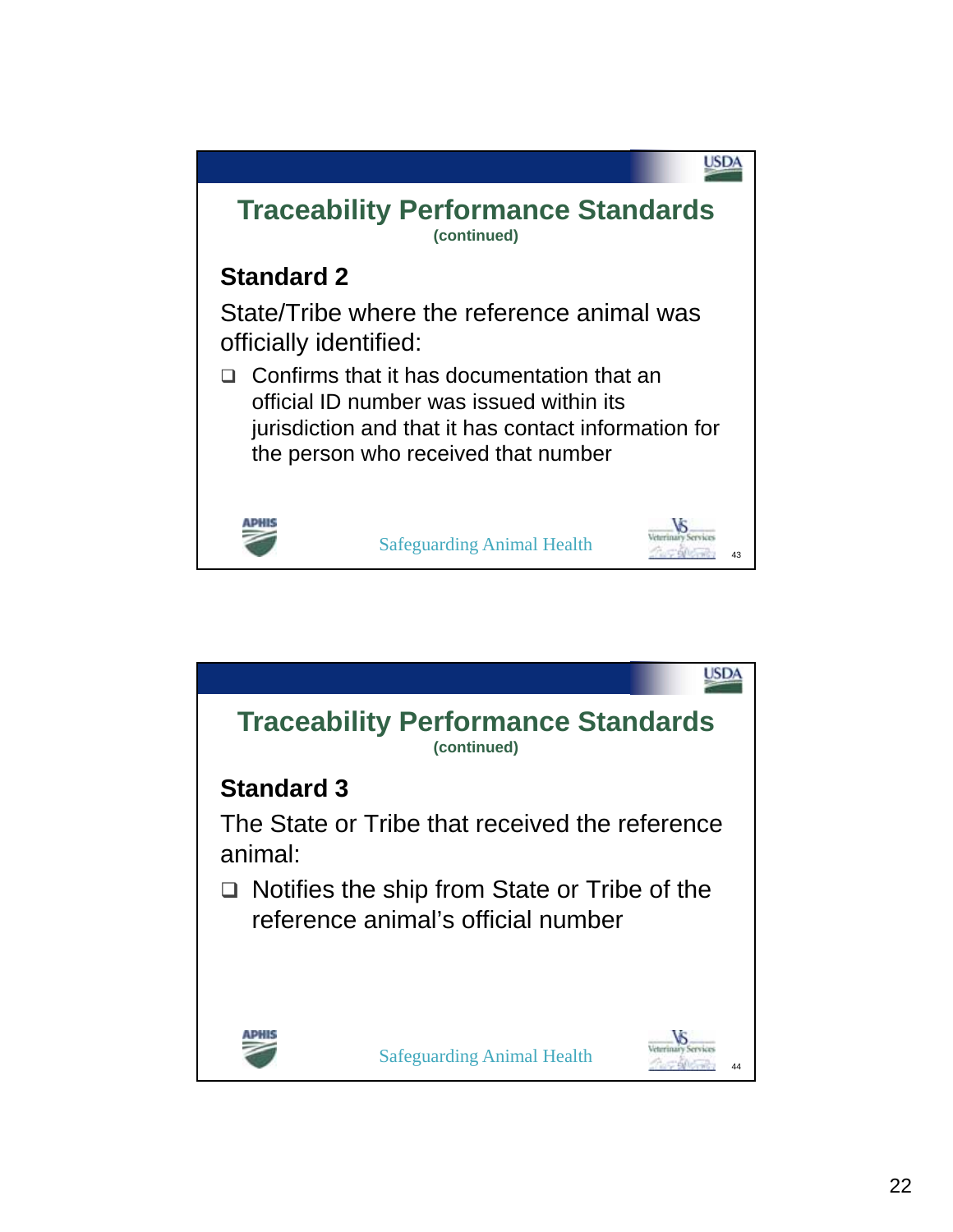

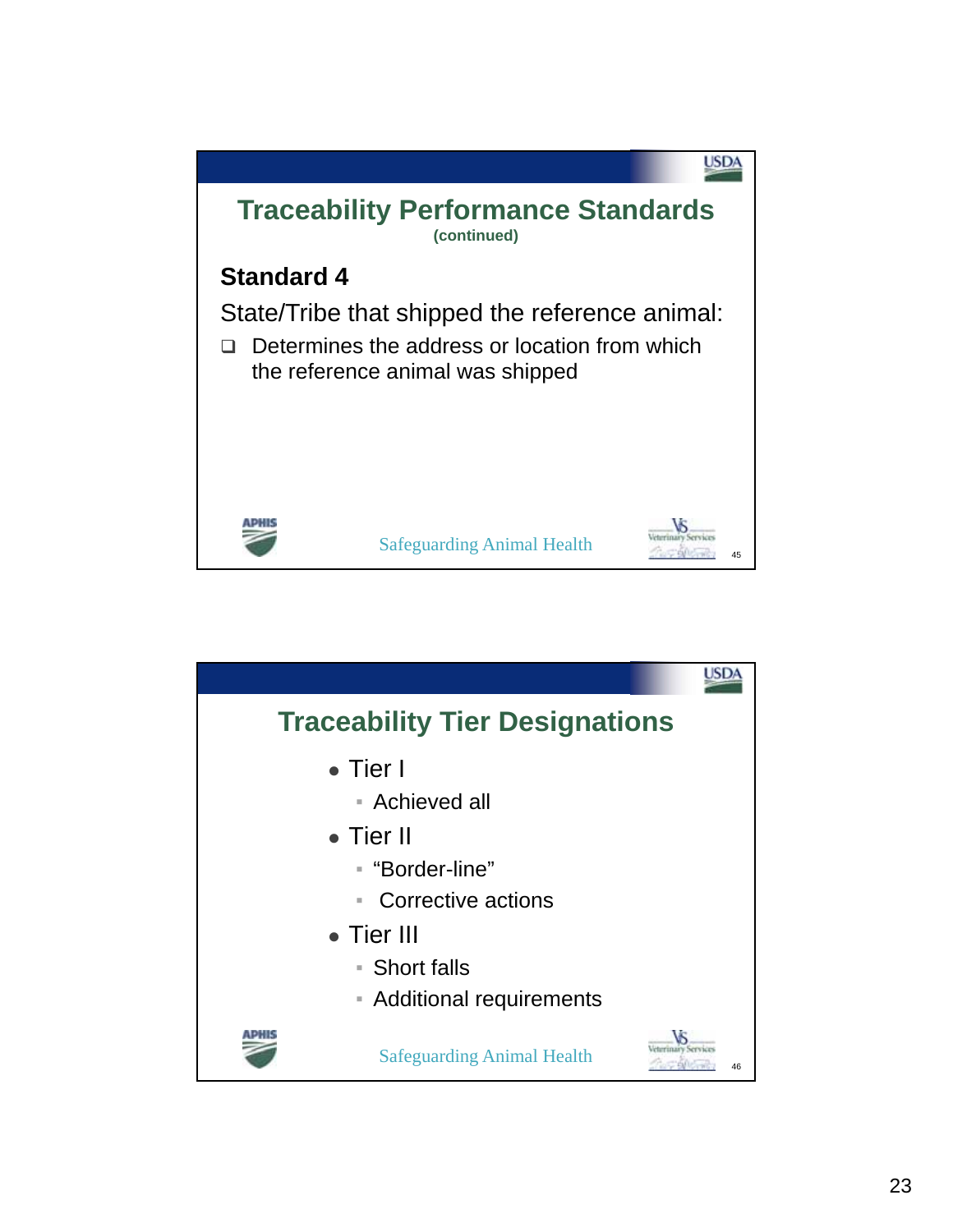